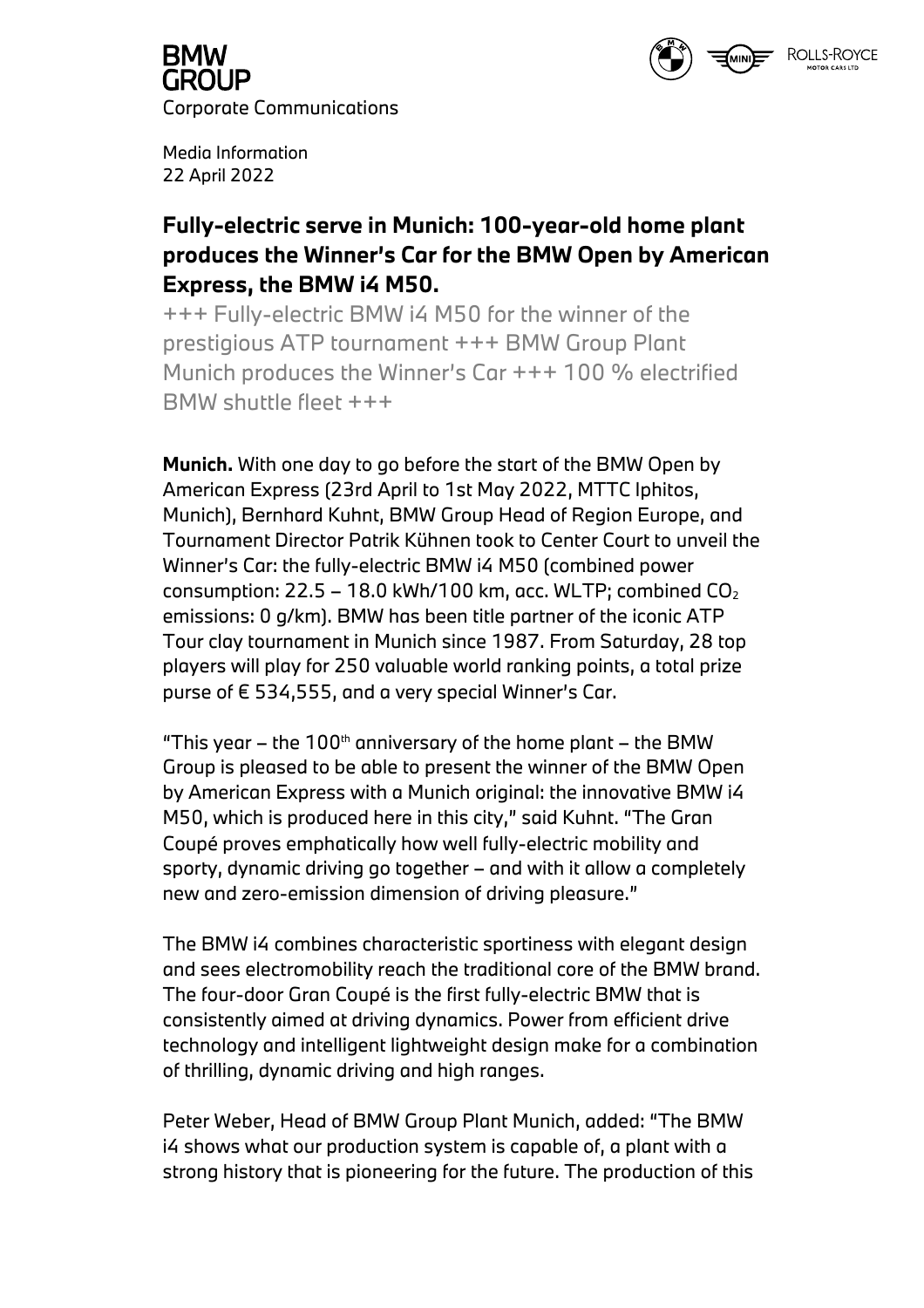

# GROUP

Corporate Communications

Media Information

Date 22 April 2022

Subject Fully-electric service in Munich: 100-year-old home plant produces the Winner's Car for the BMW Open by American Express, the BMW i4 M50.

Page 2

car plays an important role in paving the way for the 'Neue Klasse', the fully-electric vehicle architecture of the future."

The transformation to electromobility is making the BMW Group's entire production network future-proof – from the hundred-year-old home plant in Munich to the new plant in Drebecen, Hungary, at which cars will be produced from 2025. BMW iFACTORY is setting new benchmarks and defining an extremely flexible, efficient, sustainable and digital automobile production of the future: LEAN. GREEN. DIGITAL.

Like the Winner's Car, the BMW's fleet of shuttles for this year's tournament will also be completely free of  $CO<sub>2</sub>$  emissions. It consists entirely of fully-electric BMW iX and BMW iX3 cars.

Alexander Zverev, world number three and 2021 Olympic champion, will face a strong field at the BMW Open by American Express, including world number seven Caspar Ruud (NOR), defending champion Nikoloz Basilashvili (GEO), last year's finalist Jan-Lennard Struff, and three-time champion Philipp Kohlschreiber (both GER).

Tennis fans in Germany have many opportunities to watch the BMW Open on TV or via livestream. Bayerisches Fernshen (BR) will broadcast one quarter-final, a semi-final and the final live. All the matches on Center Court (Monday to Sunday) can be seen live on Sky (pay TV) and are also shown on ran.de. BR24.de is also streaming one match per day from Monday to Saturday, in addition to the offering on BR.

The figures for fuel consumption, CO2 emissions, power consumption and range are measured using the methods required according to Regulation (EC) 2007/715 as amended. These figures refer to vehicles on the automotive market in Germany. For span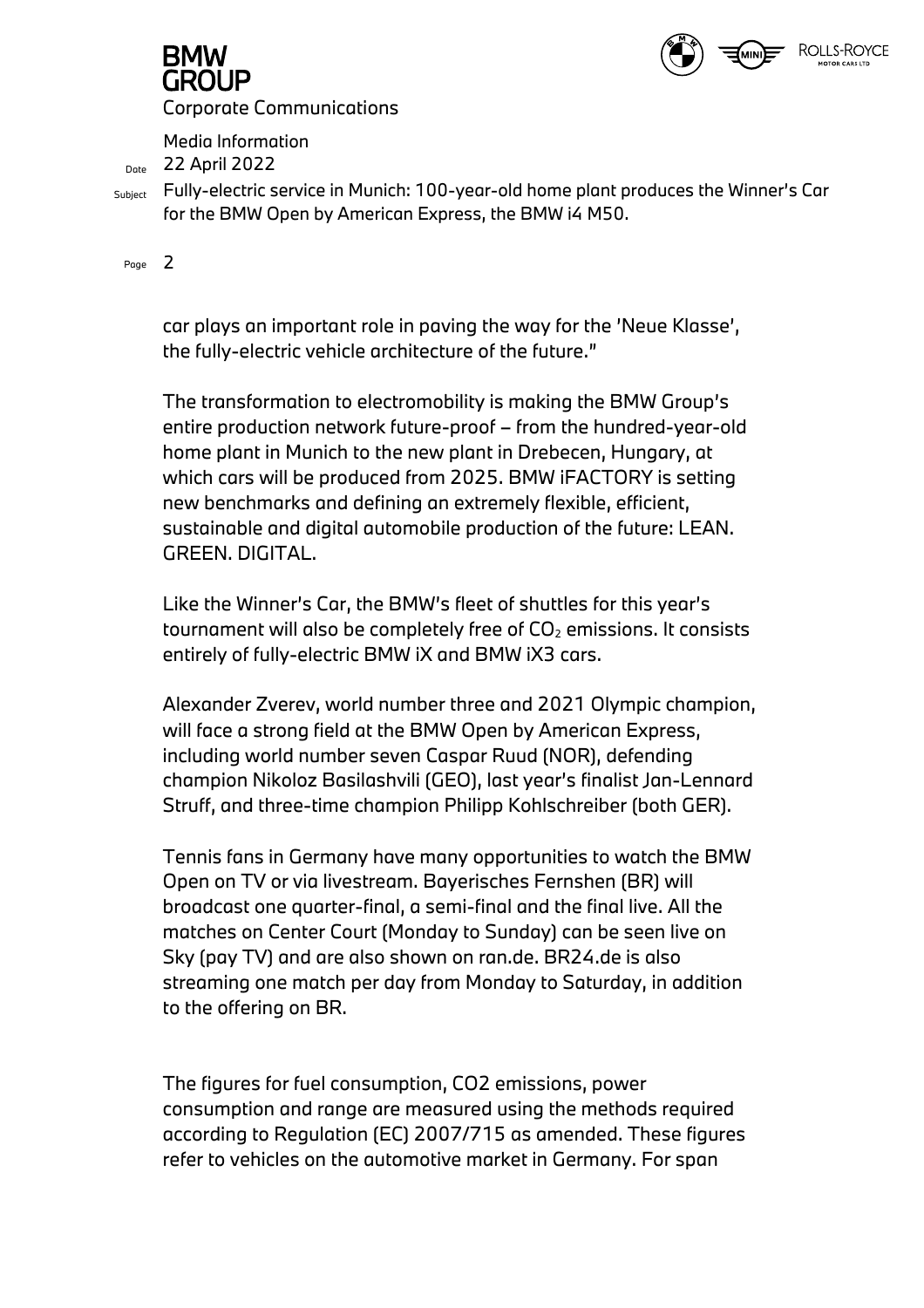

# GROUP

Corporate Communications

Media Information

Data 22 April 2022

Subject Fully-electric service in Munich: 100-year-old home plant produces the Winner's Car for the BMW Open by American Express, the BMW i4 M50.

Page 3

widths, the specifications take into account the effects of any optional equipment.

All values were calculated based on the new WLTP test cycle. WLTP values are taken as the basis for determining vehicle-related taxes or other duties based (at least inter alia) on CO2 emissions as well as eligibility for any applicable vehicle-specific subsidies. Further information on the WLTP and NEDC measurement procedures can also be found at www.bmw.de/wltp.

More information about the official fuel consumption figures and the official specific CO2 emissions of new passenger cars can be obtained from the "Guideline on fuel consumption, CO2 emissions and power consumption of new passenger cars", available free of charge from all outlets, from Deutschen Automobil Treuhand GmbH (DAT), Hellmuth-Hirth-Str. 1, 73760 Ostfildern-Scharnhausen, and at https://www.dat.de/co2/.

If you have any questions, please contact:

#### **Corporate Communications**

Tim Holzmüller, Spokesperson BMW Group Sport Engagement, Real Estate Telephone: +49 151 601 33309 E-mail: tim.holzmueller@bmwgroup.com

Media website: www.press.bmwgroup.com E-mail: presse@bmw.de

#### **The BMW Group**

With its four brands BMW, MINI, Rolls-Royce and BMW Motorrad, the BMW Group is the world's leading premium manufacturer of automobiles and motorcycles and also provides premium financial and mobility services. The BMW Group production network comprises 31 production and assembly facilities in 15 countries; the company has a global sales network in more than 140 countries.

In 2021, the BMW Group sold over 2.5 million passenger vehicles and more than 194,000 motorcycles worldwide. The profit before tax in the financial year 2021 was €16.1 billion on revenues amounting to €111.2 billion. As of 31 December 2021, the BMW Group had a workforce of 118,909 employees.